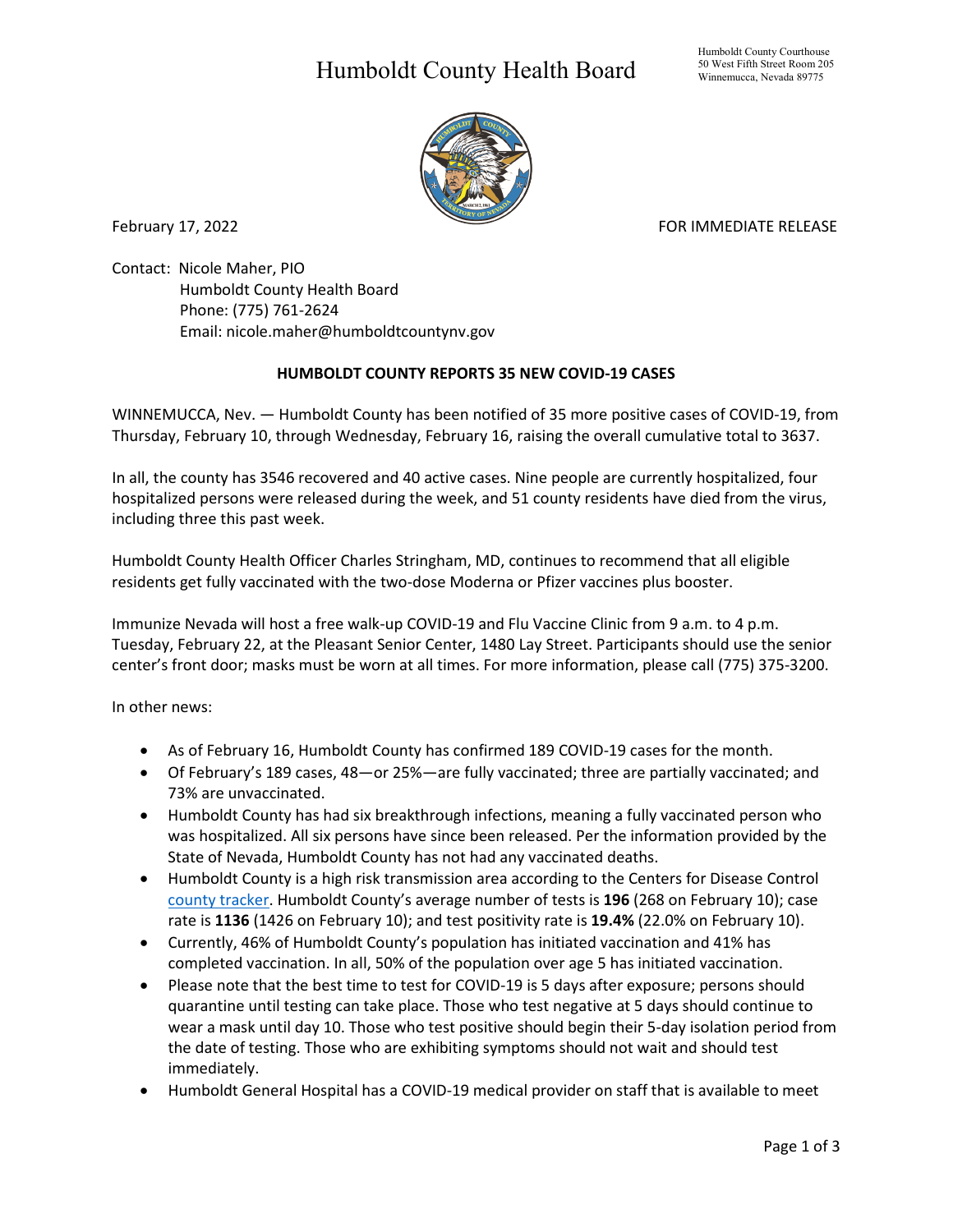with those seeking to prevent COVID, those who have tested positive for the virus, and those who continue to experience the lingering effects of COVID illness. To make an appointment, please call (775) 623-5222, ext. 1379. The clinic is located at 51 E. Haskell Street in the building adjacent to the drive-through COVID-19 screening clinic.

- Pfizer vaccines for 5- to 11-year-old children have been approved and are now available through Humboldt County Community Health. Please call (775) 623-6575 to make an appointment.
- Booster doses of the COVID-19 vaccine are now available for all populations age 12 and older. Recipients of the two-dose Moderna and Pfizer vaccines should receive a booster six months or five months (respectively) following their second shot; recipients of the single-dose Johnson & Johnson vaccine should receive a booster two months following their vaccination.

| Case # | <b>Gender</b> | <b>Age Range</b> | <b>Contact</b>      | <b>Status</b>  |
|--------|---------------|------------------|---------------------|----------------|
| 3603   | Woman         | 60s              | Under investigation | Recovered      |
| 3604   | Man           | 50s              | Under investigation | Recovered      |
| 3605   | Man           | 20s              | Under investigation | Recovered      |
| 3606   | Man           | 50s              | Under investigation | Recovered      |
| 3607   | Female        | Child            | Under investigation | Recovered      |
| 3608   | Woman         | 20s              | Under investigation | Recovered      |
| 3609   | Man           | 20s              | Under investigation | Recovered      |
| 3610   | Female        | Teen             | Under investigation | Recovered      |
| 3611   | Man           | 30 <sub>s</sub>  | Under investigation | Recovered      |
| 3612   | Man           | 20s              | Under investigation | Recovered      |
| 3613   | Man           | 70s              | Under investigation | Recovered      |
| 3614   | Woman         | 80s              | Under investigation | Recovered      |
| 3615   | Woman         | 70s              | Under investigation | Recovered      |
| 3616   | Man           | 60s              | Under investigation | Recovered      |
| 3617   | Woman         | 60s              | Under investigation | Recovered      |
| 3618   | Woman         | 60s              | Under investigation | Recovered      |
| 3619   | Woman         | 20s              | Under investigation | Self-isolating |
| 3620   | Woman         | 30s              | Under investigation | Recovered      |
| 3621   | Woman         | 20s              | Under investigation | Recovered      |
| 3622   | Man           | 70s              | Under investigation | Hospitalized   |
| 3623   | Woman         | 40s              | Under investigation | Self-isolating |
| 3624   | Woman         | 30 <sub>s</sub>  | Under investigation | Self-isolating |
| 3625   | Woman         | 70s              | Under investigation | Self-isolating |
| 3626   | Man           | 20s              | Under investigation | Self-isolating |
| 3627   | Woman         | 20s              | Under investigation | Self-isolating |
| 3628   | Man           | 40s              | Under investigation | Self-isolating |
| 3629   | Woman         | 40s              | Under investigation | Self-isolating |
| 3630   | Man           | 30 <sub>s</sub>  | Under investigation | Self-isolating |
| 3631   | Female        | Teen             | Under investigation | Self-isolating |
| 3632   | Man           | 60s              | Under investigation | Self-isolating |
| 3633   | Woman         | 50s              | Under investigation | Self-isolating |
| 3634   | Woman         | 70s              | Under investigation | Self-isolating |

Brief summary information of Humboldt County's latest cases follows: